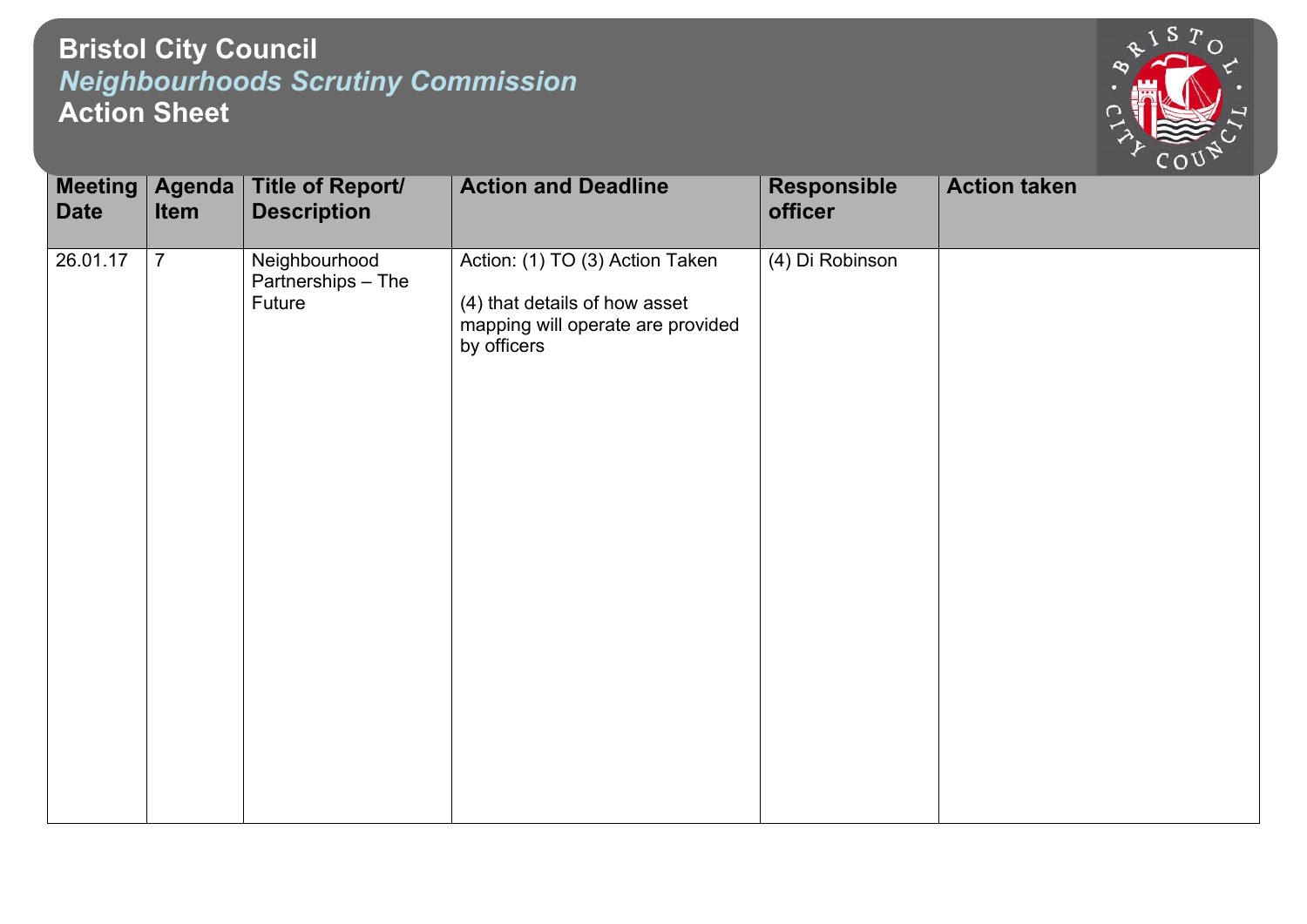| 26.01.17<br>and | 10 <sup>°</sup> | <b>Supermarkets Dealing</b><br>with Waste - Update | Resolved:                                                                             |                   |                                                                 |
|-----------------|-----------------|----------------------------------------------------|---------------------------------------------------------------------------------------|-------------------|-----------------------------------------------------------------|
| 24.02.17        | 12              |                                                    | (1) Action Taken                                                                      | (2) Alison Comley | An officer has been identified to<br>further pursue this matter |
|                 |                 |                                                    | (2) That the matter is progressed<br>through the Waste and Resources<br>Action Group. |                   |                                                                 |
|                 |                 |                                                    |                                                                                       |                   |                                                                 |
|                 |                 |                                                    |                                                                                       |                   |                                                                 |
|                 |                 |                                                    |                                                                                       |                   |                                                                 |
|                 |                 |                                                    |                                                                                       |                   |                                                                 |
|                 |                 |                                                    |                                                                                       |                   |                                                                 |
|                 |                 |                                                    |                                                                                       |                   |                                                                 |
|                 |                 |                                                    |                                                                                       |                   |                                                                 |
|                 |                 |                                                    |                                                                                       |                   |                                                                 |
|                 |                 |                                                    |                                                                                       |                   |                                                                 |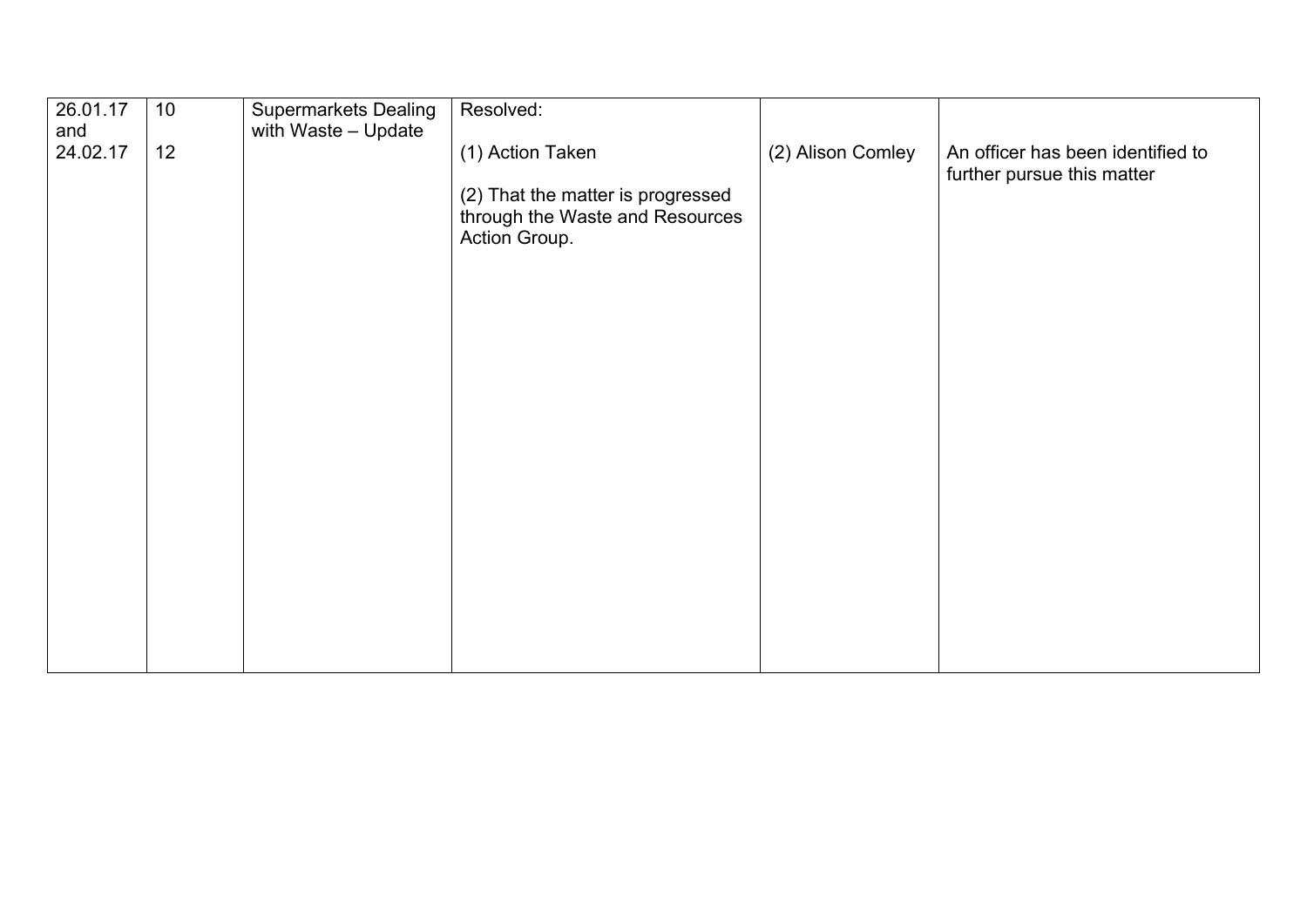| 24.02.17 | 10 | <b>Bristol Waste</b><br>Company -<br>Performance | Resolved - that officers and Bristol<br>Waste Company Representatives<br>note the issues raised by<br>Councillors in the minutes and take<br>appropriate action as required. | Action: Netta<br>Meadows/Tracey<br>Morgan |  |
|----------|----|--------------------------------------------------|------------------------------------------------------------------------------------------------------------------------------------------------------------------------------|-------------------------------------------|--|
|          |    |                                                  |                                                                                                                                                                              |                                           |  |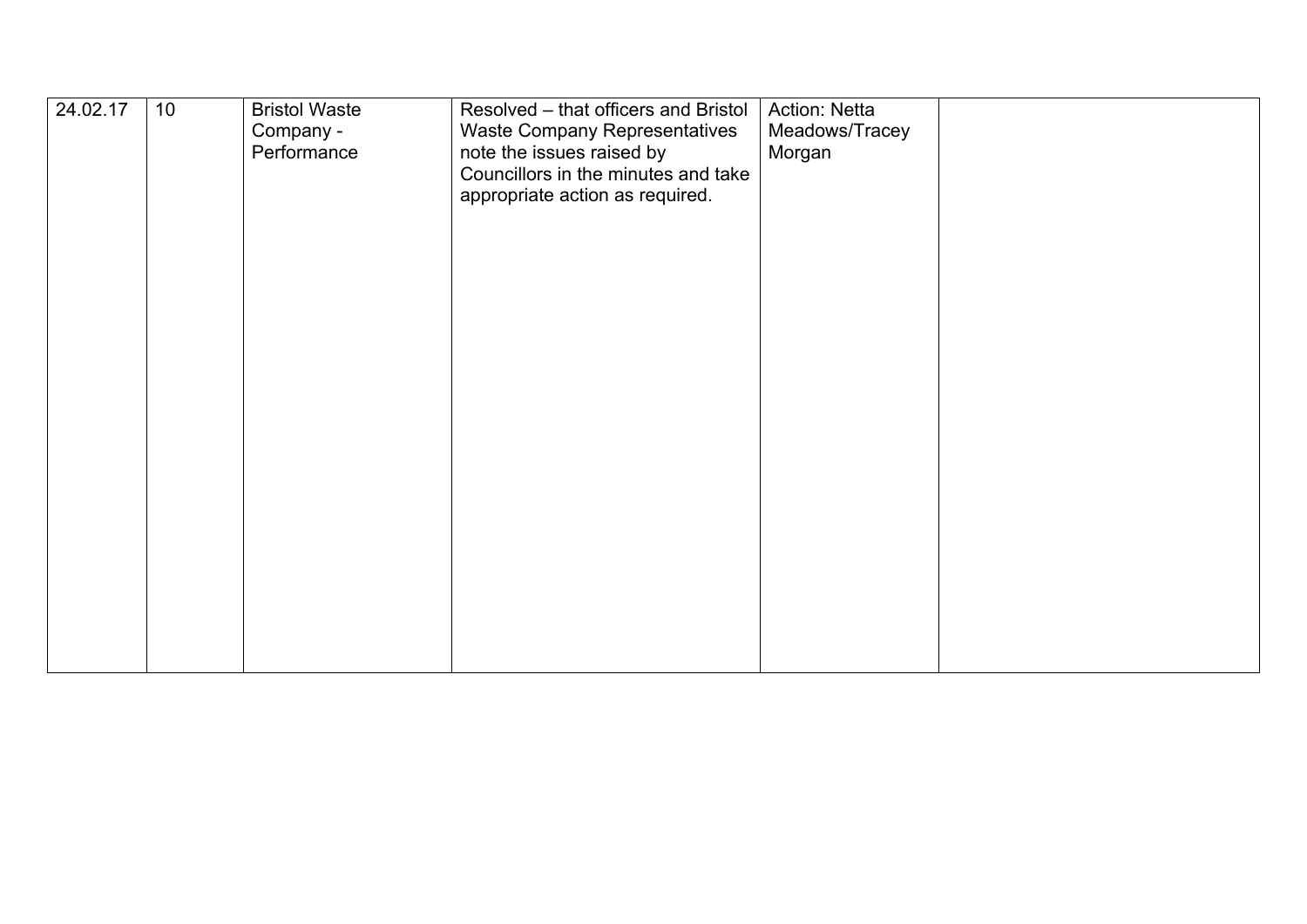| 24.02.17 | 11 | Impact of Budget | Resolved-                             | (3) Alison |  |
|----------|----|------------------|---------------------------------------|------------|--|
|          |    | Decisions on     |                                       | Comley/Di  |  |
|          |    | Neighbourhoods   |                                       | Robinson   |  |
|          |    |                  | $(1)$ and $(2)$ – Action taken        |            |  |
|          |    |                  |                                       |            |  |
|          |    |                  | (3) Officers noted concerns raised    |            |  |
|          |    |                  | by Councillors about the              |            |  |
|          |    |                  |                                       |            |  |
|          |    |                  | percentage of the service             |            |  |
|          |    |                  | remaining at the end of 2016/17       |            |  |
|          |    |                  | needed to be clarified for the        |            |  |
|          |    |                  | forthcoming Financial year, as well   |            |  |
|          |    |                  |                                       |            |  |
|          |    |                  | as the need to need to address        |            |  |
|          |    |                  | other issues such as the              |            |  |
|          |    |                  | importance of Equalities Impact       |            |  |
|          |    |                  |                                       |            |  |
|          |    |                  | <b>Assessments and Health Service</b> |            |  |
|          |    |                  | Provision. Councillors noted that     |            |  |
|          |    |                  | officers were preparing a map of      |            |  |
|          |    |                  | service provision to ensure there     |            |  |
|          |    |                  |                                       |            |  |
|          |    |                  | remained a critical path for service  |            |  |
|          |    |                  | delivery                              |            |  |
|          |    |                  |                                       |            |  |
|          |    |                  |                                       |            |  |
|          |    |                  |                                       |            |  |
|          |    |                  |                                       |            |  |
|          |    |                  |                                       |            |  |
|          |    |                  |                                       |            |  |
|          |    |                  |                                       |            |  |
|          |    |                  |                                       |            |  |
|          |    |                  |                                       |            |  |
|          |    |                  |                                       |            |  |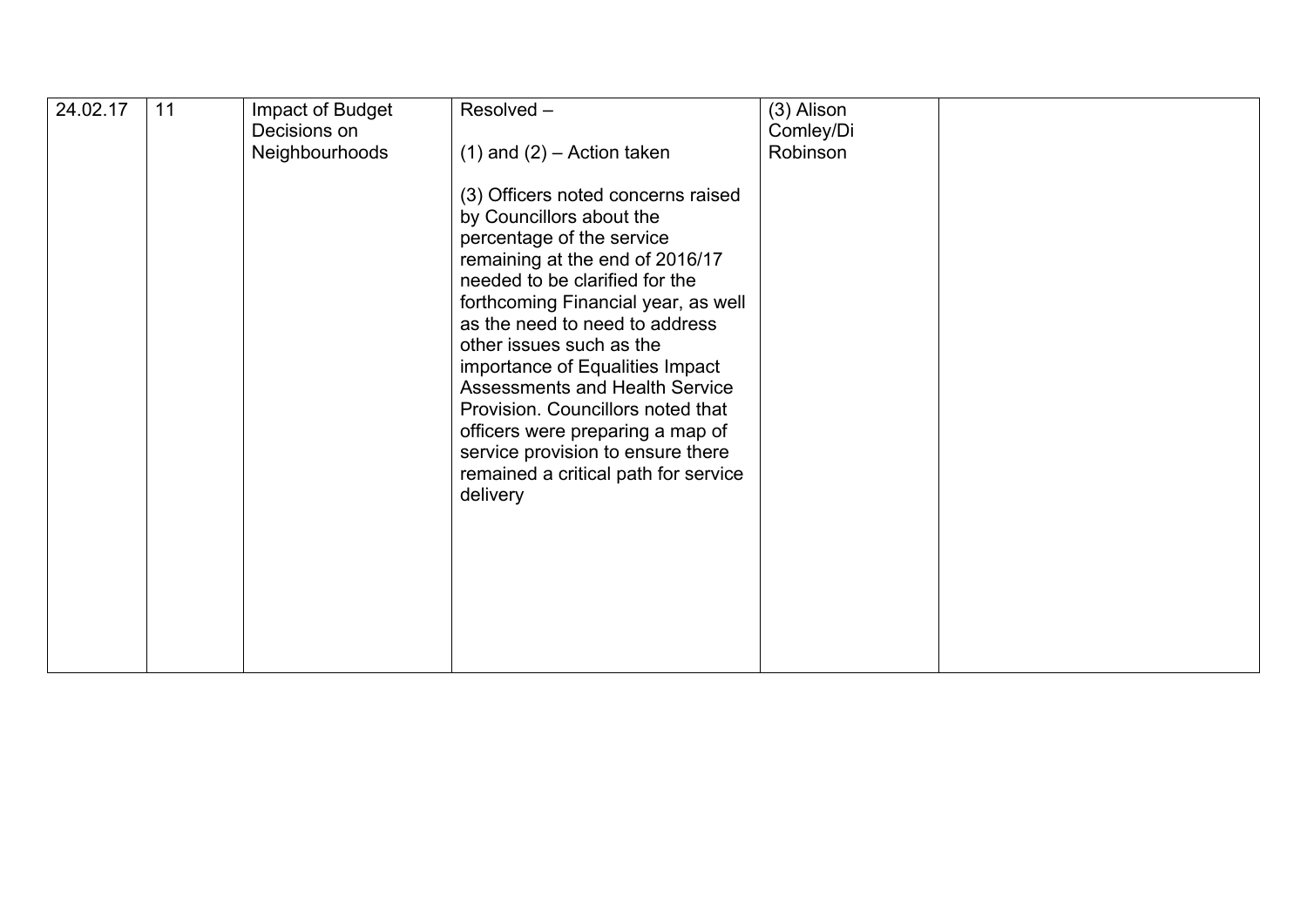| 31.03.17 | 4 | Minutes $-24$ <sup>th</sup><br>February 2017 | The Minutes be approved as a<br>correct record and signed by the<br>Chair subject to the following<br>changes:                                                                                                            | Jeremy Livitt | <b>Minutes Altered</b> |
|----------|---|----------------------------------------------|---------------------------------------------------------------------------------------------------------------------------------------------------------------------------------------------------------------------------|---------------|------------------------|
|          |   |                                              | Agenda Item 6 - Chair's Business<br>- Multi-Agency Games Area At<br>Horfield - The first sentence is<br>altered to read "This facility                                                                                    |               |                        |
|          |   |                                              | provides a fundamental role in the<br>city, in particular in terms of<br>tackling Anti-Social Behaviour".                                                                                                                 |               |                        |
|          |   |                                              | Agenda Item 11 - Impact of<br><b>Budget Decisions on</b><br>Neighbourhoods - The comment in<br>paragraph (3) should be listed as<br>an Action in the Rolling Action<br>Sheet                                              |               |                        |
|          |   |                                              | Agenda Item 12 - Work<br>Programme and the Rolling Action<br>Sheet - It was noted that the<br>reference to "Waste and<br>Resources Action Group" was<br>accurate at the time of the meeting<br>but had now been replaced. |               |                        |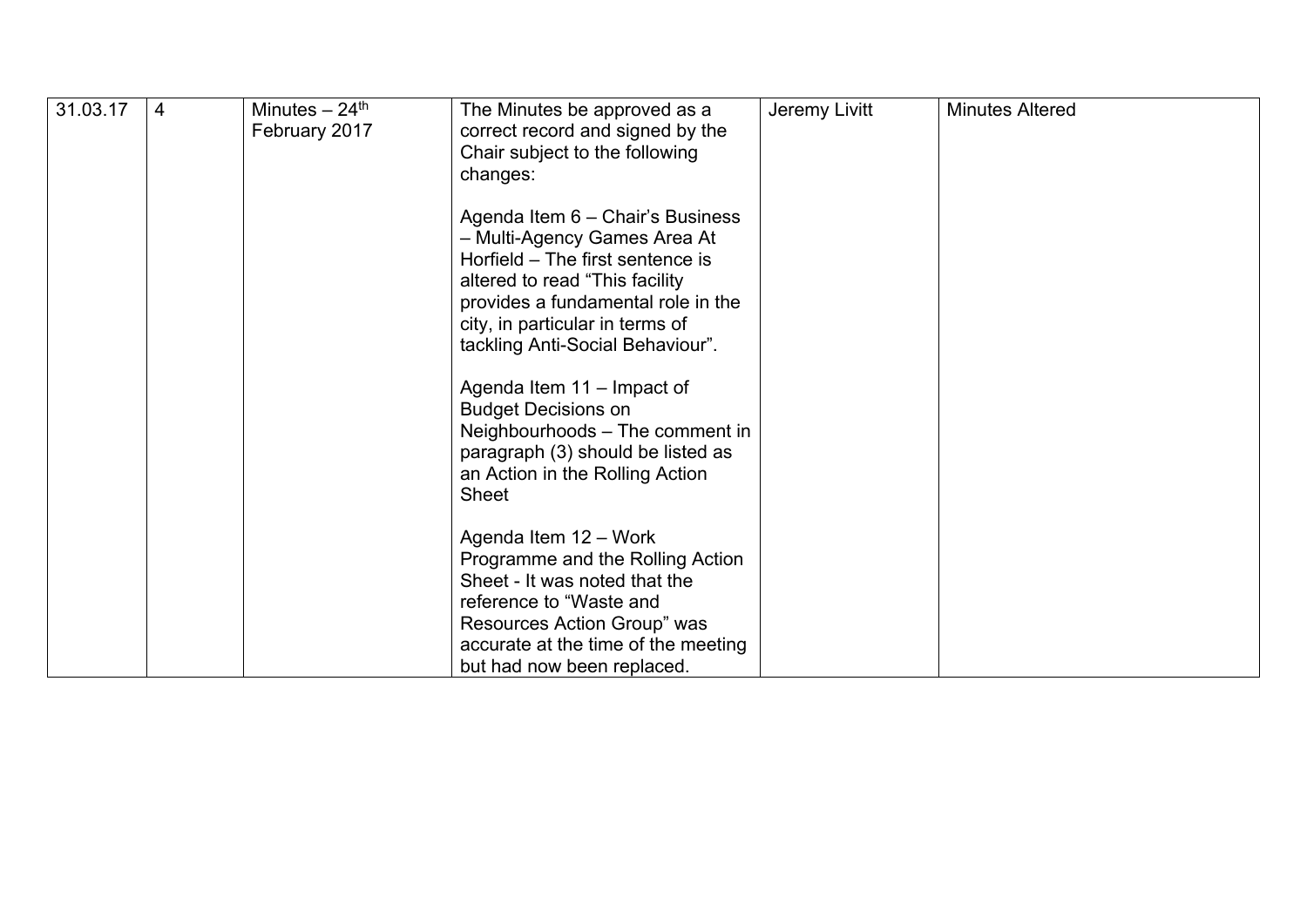| 31.03.17 | 6 | <b>Chair's Business</b><br>(2) Item for Cabinet on<br>4th April 2017 -<br>Approval for the St<br>James Barton<br>Underpasses (The<br>Bear Pit) to be made<br>subject to a Public<br><b>Space Protection</b><br>Order (PSPO) | The Chair requested that, if the<br>PSPO was approved at Cabinet,<br>an update should be provided to<br>Scrutiny on its impact at a future<br>date. | Alison<br>Comley/Gemma<br>Dando |  |
|----------|---|-----------------------------------------------------------------------------------------------------------------------------------------------------------------------------------------------------------------------------|-----------------------------------------------------------------------------------------------------------------------------------------------------|---------------------------------|--|
|----------|---|-----------------------------------------------------------------------------------------------------------------------------------------------------------------------------------------------------------------------------|-----------------------------------------------------------------------------------------------------------------------------------------------------|---------------------------------|--|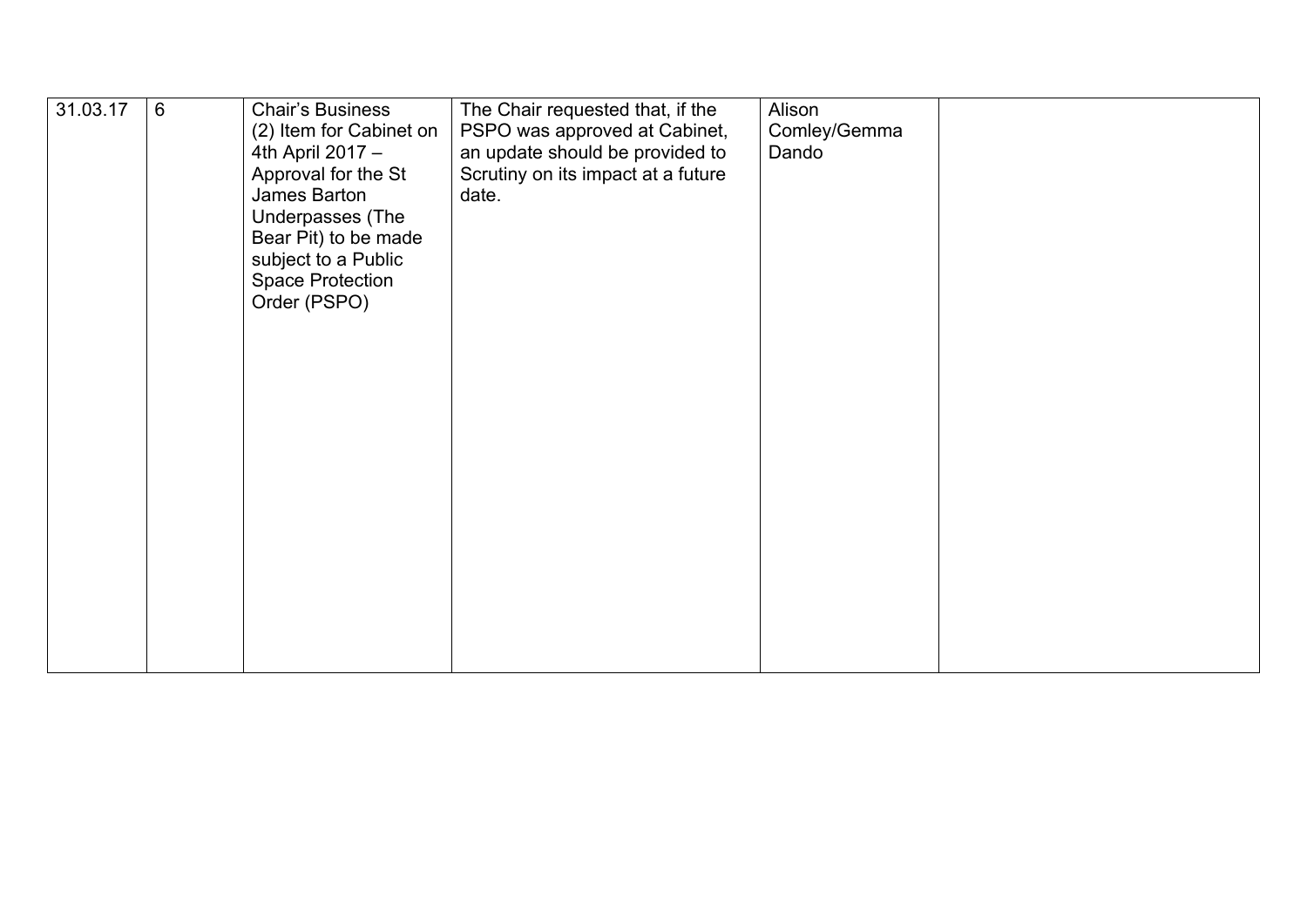| 31.03.17 | $\overline{7}$ | Council Tax Reduction | Paragraph (2)                                                                               | lan<br>McIntyre/Matthew |
|----------|----------------|-----------------------|---------------------------------------------------------------------------------------------|-------------------------|
|          |                |                       | Officers needed to investigate the<br>issue of banding before carrying<br>out consultation. | Kendall                 |
|          |                |                       |                                                                                             |                         |
|          |                |                       |                                                                                             |                         |
|          |                |                       |                                                                                             |                         |
|          |                |                       |                                                                                             |                         |
|          |                |                       |                                                                                             |                         |
|          |                |                       |                                                                                             |                         |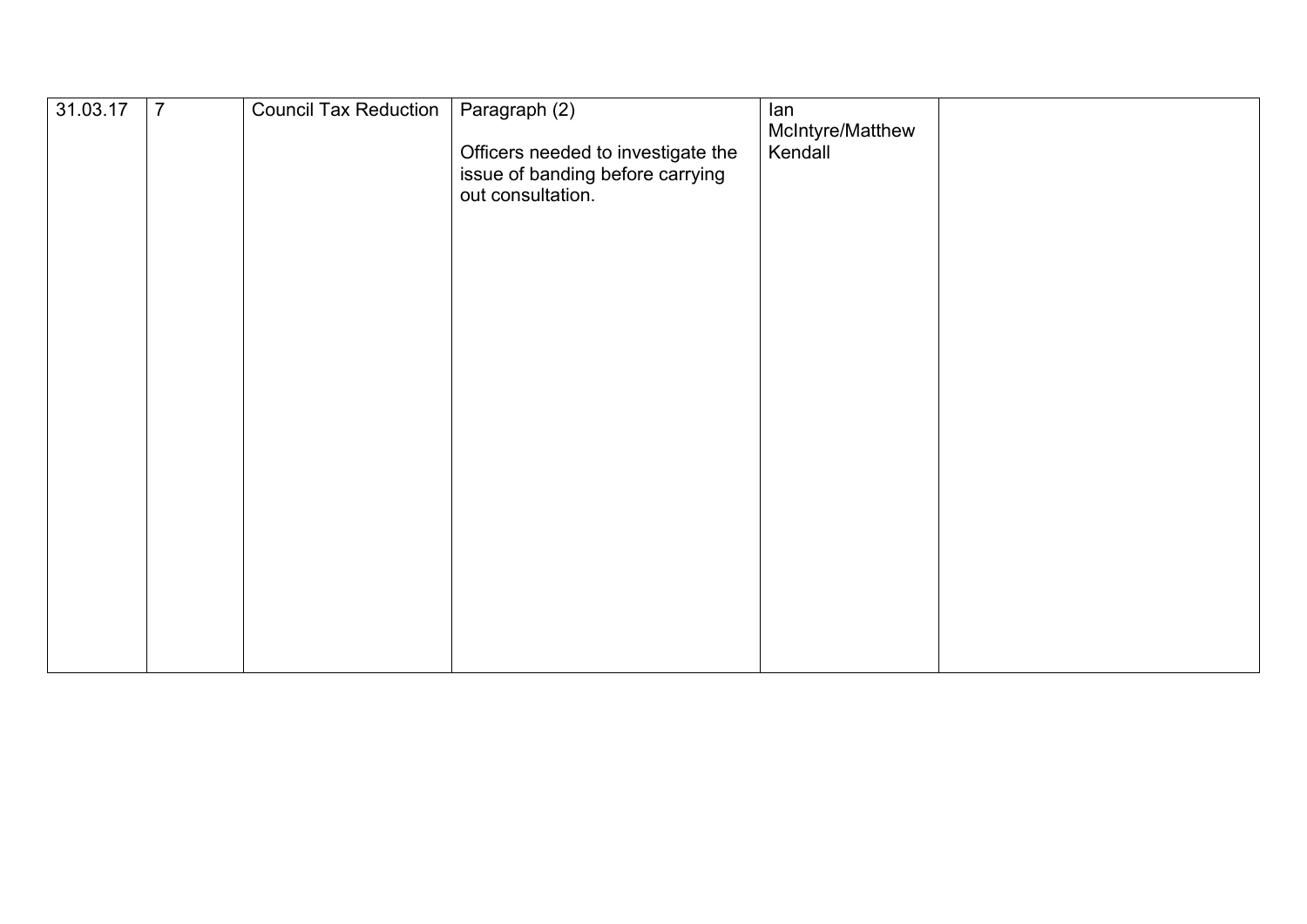| 31.03.17 | 8 | Update on Libraries<br>Consultation | Paragraph (6)<br>There was no mention of the<br>Swipe Card Access Pilot scheme<br>in the report which was a key<br>element of any future<br>arrangements.<br>Action: Officers to provide an<br>update report on the Swipe Card<br>Access Pilot Scheme to<br>Councillors | Kate Murray/Alison<br>Comley |  |
|----------|---|-------------------------------------|-------------------------------------------------------------------------------------------------------------------------------------------------------------------------------------------------------------------------------------------------------------------------|------------------------------|--|
|          |   |                                     |                                                                                                                                                                                                                                                                         |                              |  |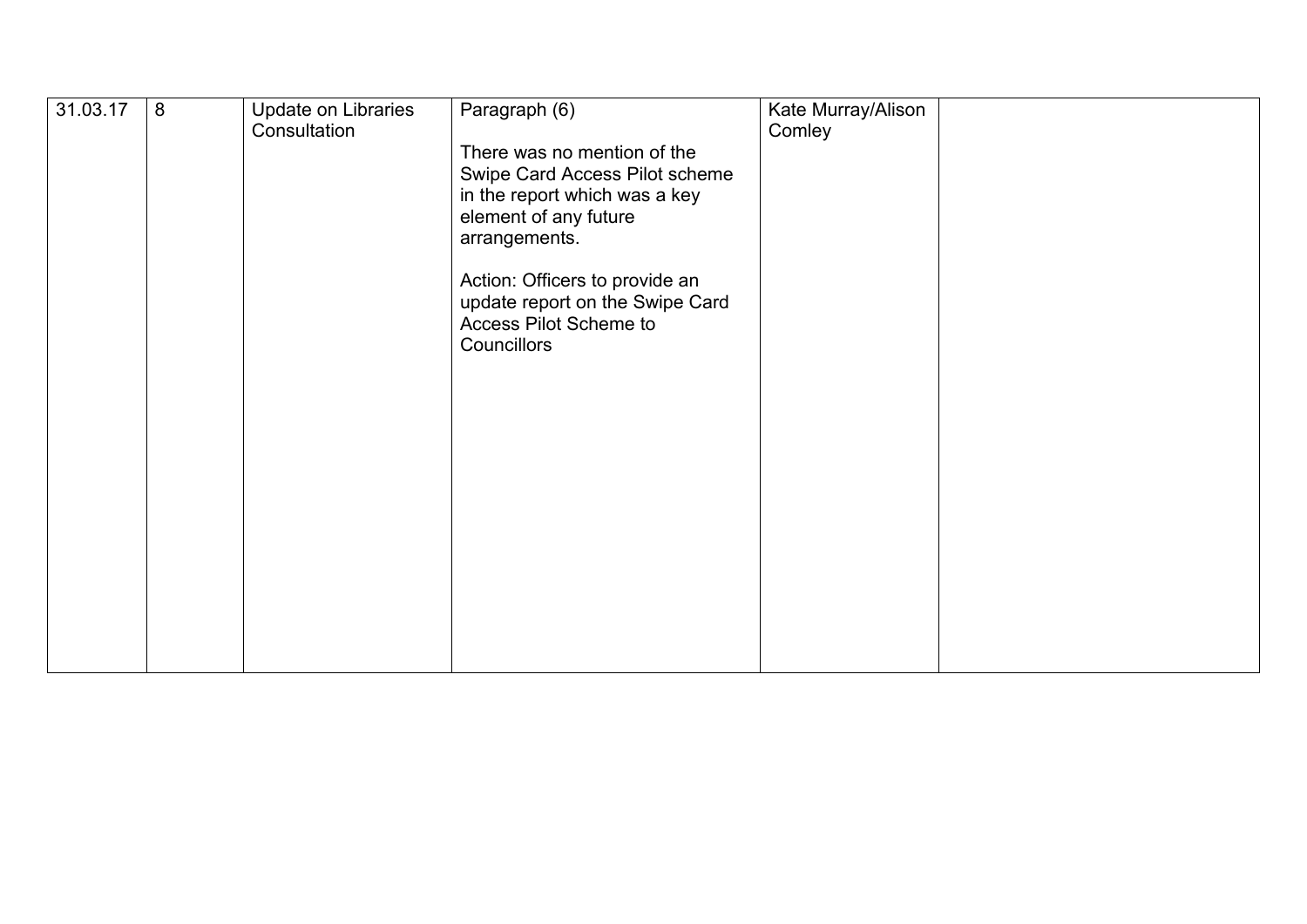| 31.03.17 | 9 | Neighbourhood                    | (9)                                                                                                                                                                                                                                       | Gemma Dando |  |
|----------|---|----------------------------------|-------------------------------------------------------------------------------------------------------------------------------------------------------------------------------------------------------------------------------------------|-------------|--|
|          |   | Partnerships-<br>Progress Update | It was not currently clear how the<br>CIL currently available to the<br>Central Clifton and Harbourside<br>Ward could be made available to<br>other communities in the city. This<br>process needed to be explained in<br>greater detail. |             |  |
|          |   |                                  |                                                                                                                                                                                                                                           |             |  |
|          |   |                                  |                                                                                                                                                                                                                                           |             |  |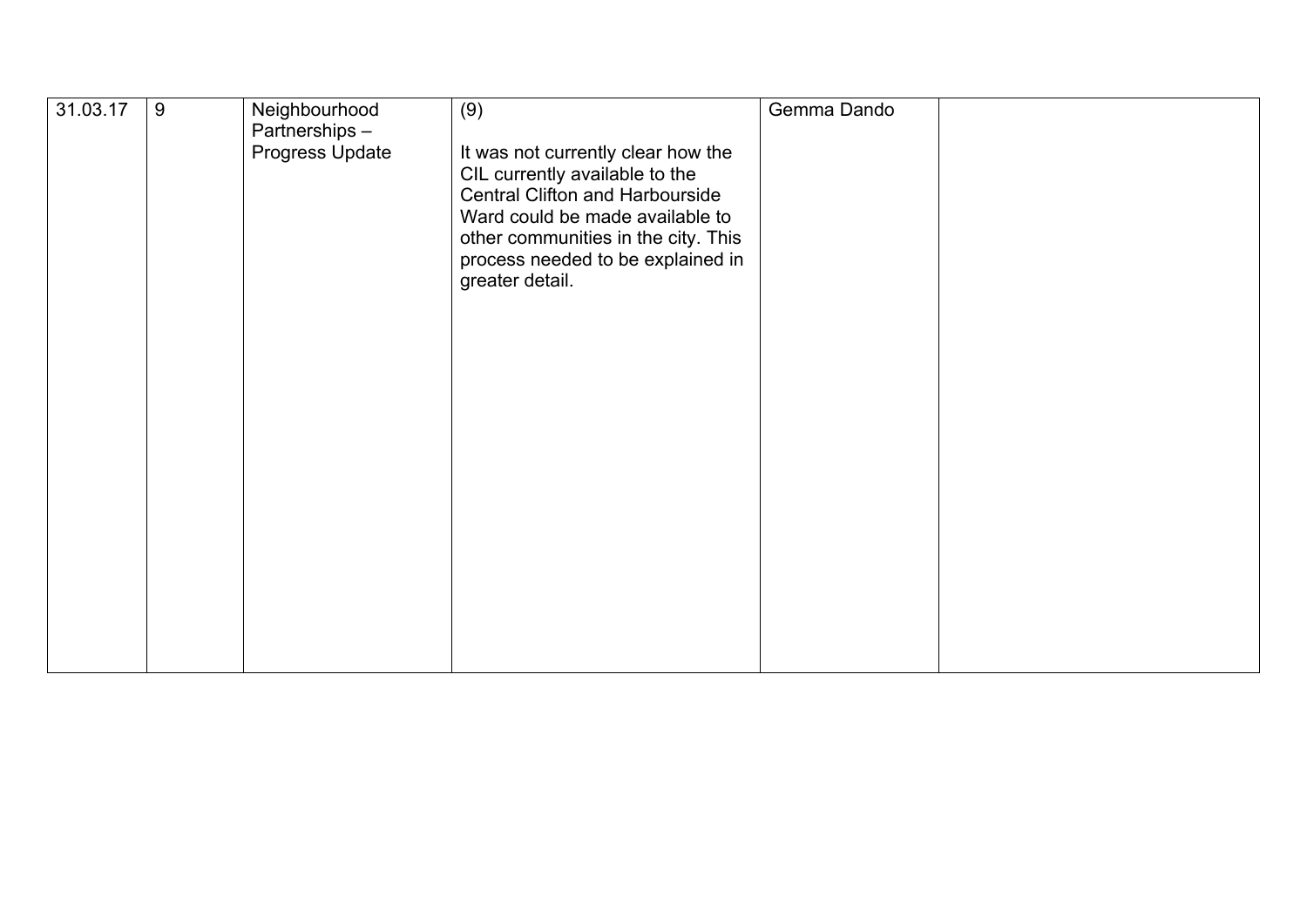| 31.03.17 | 10 | <b>Hot Food Takeaways</b> | Resolved – that the Scrutiny<br>Commission's view is that<br>the current policy on<br>(1)<br>proximity of hot food takeaways<br>(Class A5) to schools and youth<br>facilities which is currently<br>controlled by the Development<br>Management Policy (DM10) of<br>over 400 metres, would benefit<br>from a health impact assessment                                                                          | Action:<br>$(1)$ and $(2)$ Claire<br>Lowman/Sally<br>Hogg<br>(3) Jeremy Livitt -<br>refer to Place<br>Scrutiny<br>Commission | Subsequent to the Commission<br>meeting it was determined that the<br>most appropriate forum for this<br>discussion initially would be the<br>cross party Members Advisory                                                                                                                                                                                                         |
|----------|----|---------------------------|----------------------------------------------------------------------------------------------------------------------------------------------------------------------------------------------------------------------------------------------------------------------------------------------------------------------------------------------------------------------------------------------------------------|------------------------------------------------------------------------------------------------------------------------------|------------------------------------------------------------------------------------------------------------------------------------------------------------------------------------------------------------------------------------------------------------------------------------------------------------------------------------------------------------------------------------|
|          |    |                           | on increasing the radius to 800<br>metres;<br>the current DM10 policy on<br>(2)<br>cumulative impact would benefit<br>from a health impact assessment<br>specifically relating to the<br>Stapleton Road area within<br>Lawrence Hill ward;<br>that, in view of the Planning<br>(3)<br>issues raised in this report, the<br>matter is referred to the Place<br><b>Scrutiny Commission for</b><br>consideration. |                                                                                                                              | Group for the review of the Local<br>Plan. The Chair was advised of this<br>by Sarah O'Driscoll, who also<br>advised that all members would be<br>briefed on the emerging proposed<br>polices as they go out for initial<br>consultation in November, and that<br>the Local Plan review proposals<br>would be taken through to Full<br>Council for consideration in due<br>course. |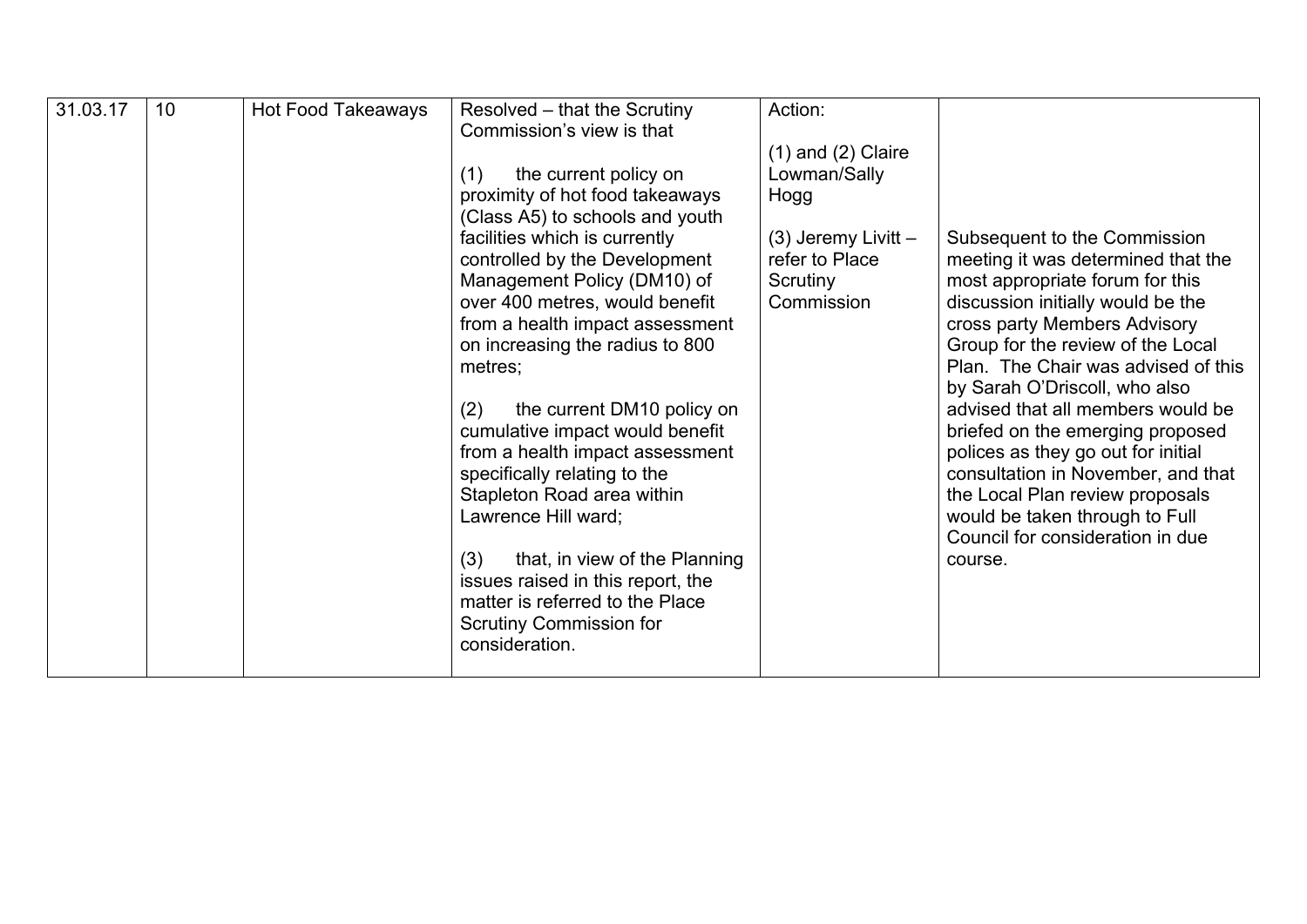| 31.03.17 | 11 | Multi-Use Games Area<br>At Manor Farm | O:fficers to report back and release<br>the relevant document to<br>Councillors once legal checks on<br>how much can be released have<br>been carried out | Gemma<br>Dando/Alison<br>Comley |  |
|----------|----|---------------------------------------|-----------------------------------------------------------------------------------------------------------------------------------------------------------|---------------------------------|--|
|          |    |                                       |                                                                                                                                                           |                                 |  |
|          |    |                                       |                                                                                                                                                           |                                 |  |
|          |    |                                       |                                                                                                                                                           |                                 |  |
|          |    |                                       |                                                                                                                                                           |                                 |  |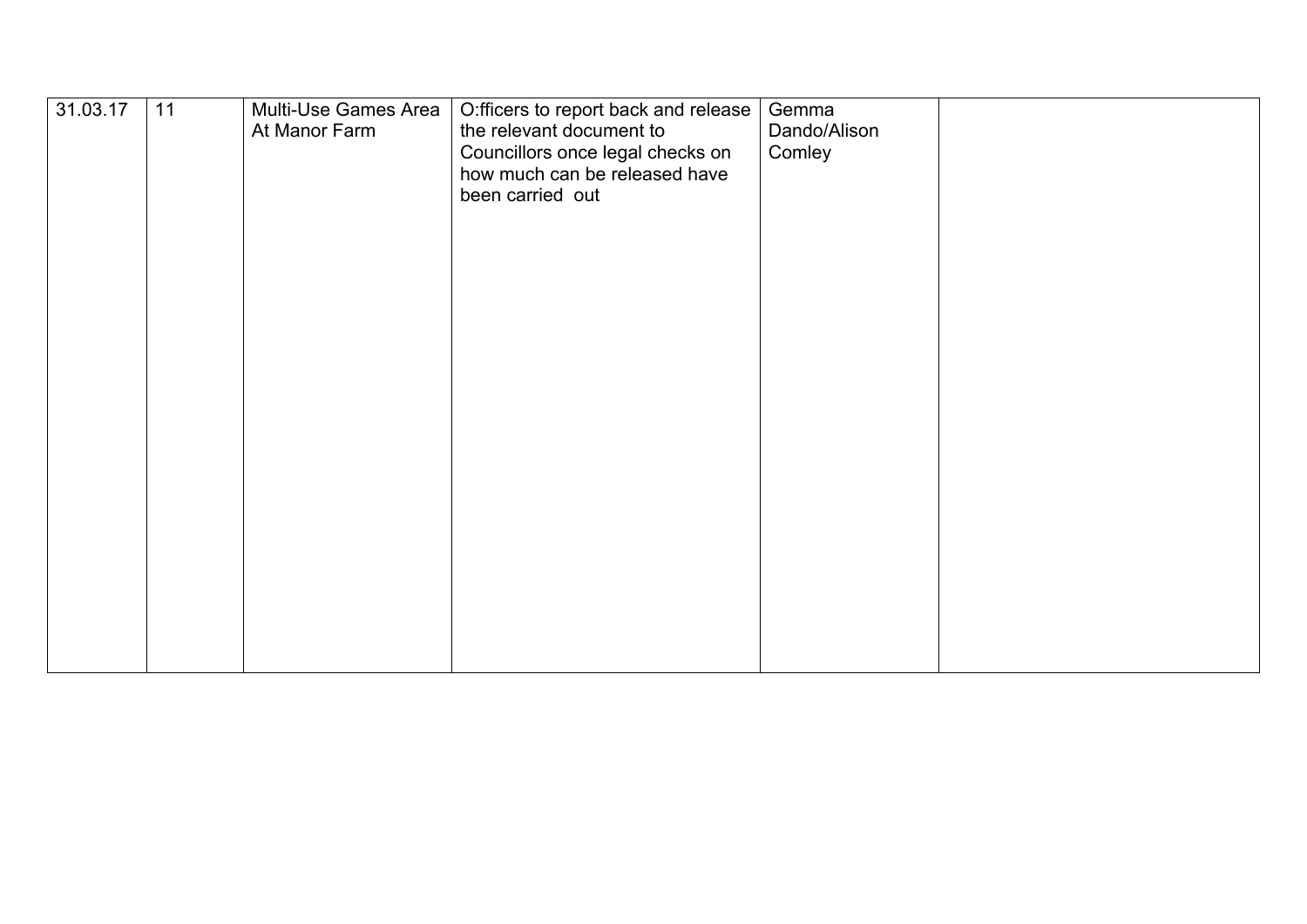| 31.03.17 | 13 | Directorate Risk<br>Register | Action: (4) Some risks were linked<br>- a greater correlation between<br>associated risks was required (ie a<br>reduction in Housing Benefit and a<br>failure to prevent homelessness)<br>Officers to update the DRR to<br>show the correlation between<br>different risks | <b>Alison Comley</b> |  |
|----------|----|------------------------------|----------------------------------------------------------------------------------------------------------------------------------------------------------------------------------------------------------------------------------------------------------------------------|----------------------|--|
|          |    |                              |                                                                                                                                                                                                                                                                            |                      |  |